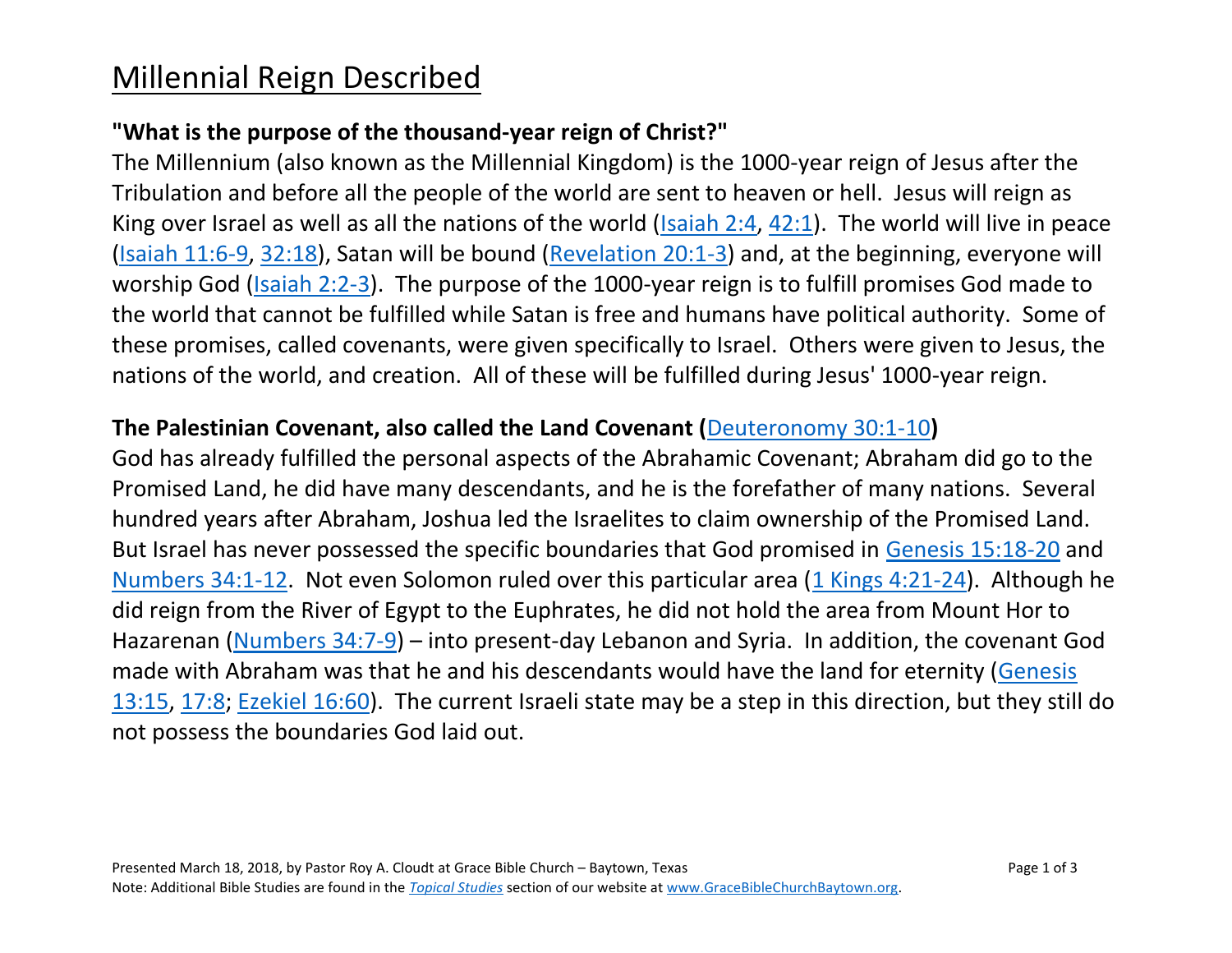# Millennial Reign Described (Continued)

### **The Davidic Covenant (**[2 Samuel 7](https://www.biblegateway.com/passage/?search=2+Samuel+7&version=NASB)**)**

God's covenant with David was that his line would never die out and that David's heir would sit on the throne of Israel forever [\(2 Samuel 7:16\)](http://biblia.com/bible/esv/2%20Samuel%207.16). Biblical scholars agree that Jesus is the fulfillment of this covenant – one of the reasons His genealogy is given for both His step-father [\(Matthew 1:1-17\)](http://biblia.com/bible/esv/Matthew%201.1-17) and His mother [\(Luke 3:23-38\)](http://biblia.com/bible/esv/Luke%203.23-38). The Jews understood this when they laid down palm branches and their cloaks as Jesus rode into Jerusalem [\(Matthew 21:1-17\)](http://biblia.com/bible/esv/Matthew%2021.1-17). They expected Him to be a military/political leader that would liberate them from the Romans and make Israel a great nation again. But they didn't understand the nature of Jesus' work at the time – was for the New Covenant, not the Davidic Covenant. The 1000-year reign will be the beginning of Jesus' eternal reign over Israel and the earth [\(Revelation 20:4,](http://biblia.com/bible/esv/Revelation%2020.4) [6\)](http://biblia.com/bible/esv/Revelation%2020.6).

### **The New Covenant (**[Jeremiah 31:31-34](https://www.biblegateway.com/passage/?search=Jeremiah+31%3A31-34&version=NASB)**):**

The work of the New Covenant – Jesus' death and resurrection to reconcile hearts to God – has been accomplished. But we have not yet seen the complete fulfillment. [Jeremiah 31:33](http://biblia.com/bible/esv/Jeremiah%2031.33) says, *"But this is the covenant that I will make with the house of Israel after those days, declares the LORD: I will put my law within them, and I will write it on their hearts. And I will be their God, and they shall be my people."* [Ezekiel 36:28](http://biblia.com/bible/esv/Ezekiel%2036.28) gives more specifics: *"You shall dwell in the land that I gave to your fathers, and you shall be my people, and I will be your God."* [Isaiah 59:20-21](http://biblia.com/bible/esv/Isaiah%2059.20-21) explains that this covenant is possible because of the Redeemer, and the reconciliation He provides will last forever. This covenant does not mean that every Jew will be saved. But it does mean that Israel as a nation will worship their Messiah. The Old Testament prophets who spoke of this covenant, including Isaiah, Jeremiah, Hosea, and Ezekiel, all wrote that it will be fulfilled in the future. From their time on, Israel has yet to be an independent nation that worshiped its Messiah [\(Romans 9-11\)](http://biblia.com/bible/esv/Romans%209-11). They will be in the 1000-year reign.